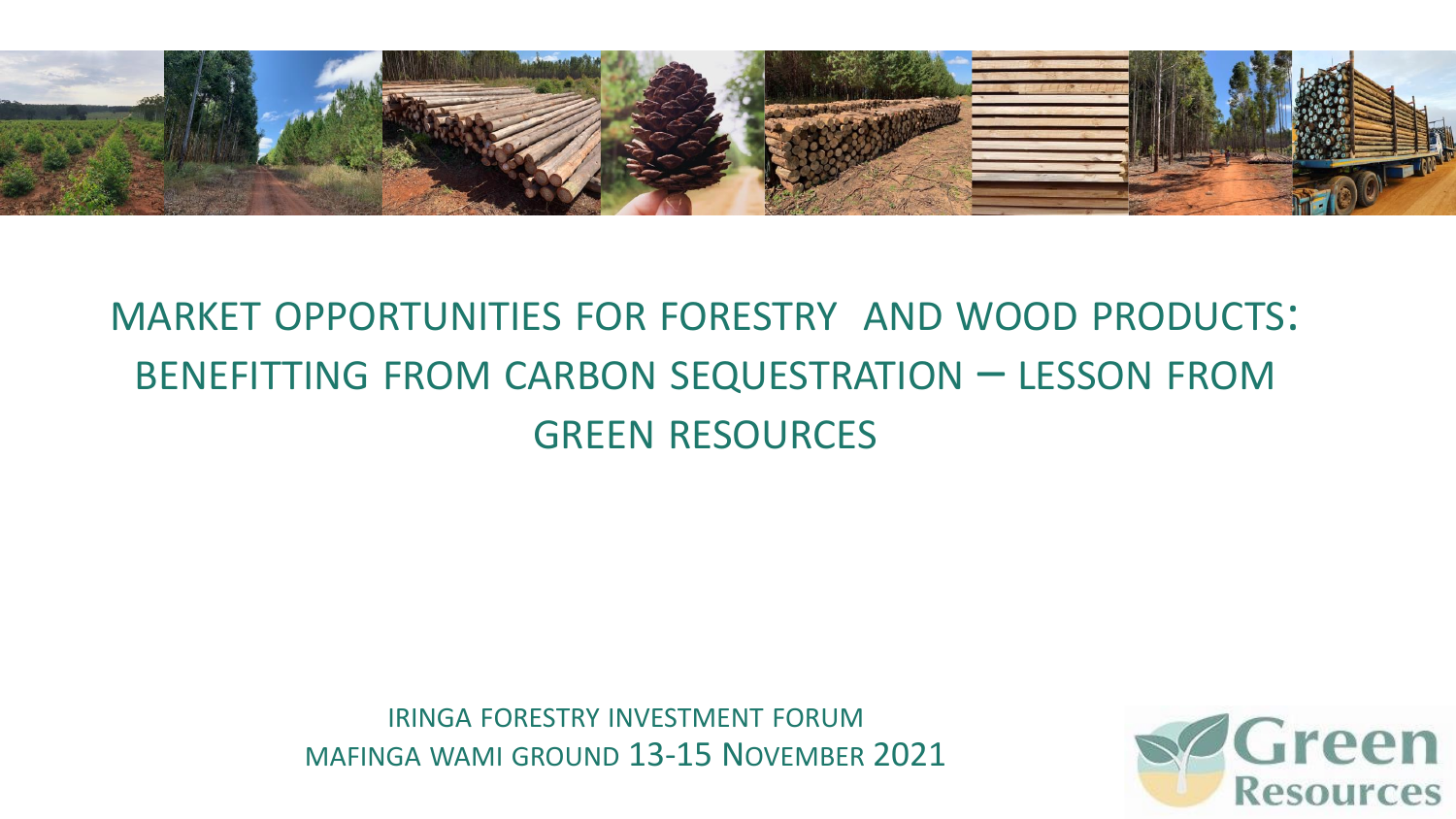## THIS PRESENTATION (CONTENT)

- 1. The Carbon Emission Concept (What?)
- 2. Carbon Credit Cycle and Process (How?)
- 3. Offset mechanism and standards (How?)
- 4. Additionality and other condition
- 5. Carbon Pricing
- 6. Business Opportunities
- 7. Size of Opportunity
- 8. Offsetting Challenges
- 9. Potential Obstacle of Realizing Credits in TZ
- 10.Opportunity for Tanzania

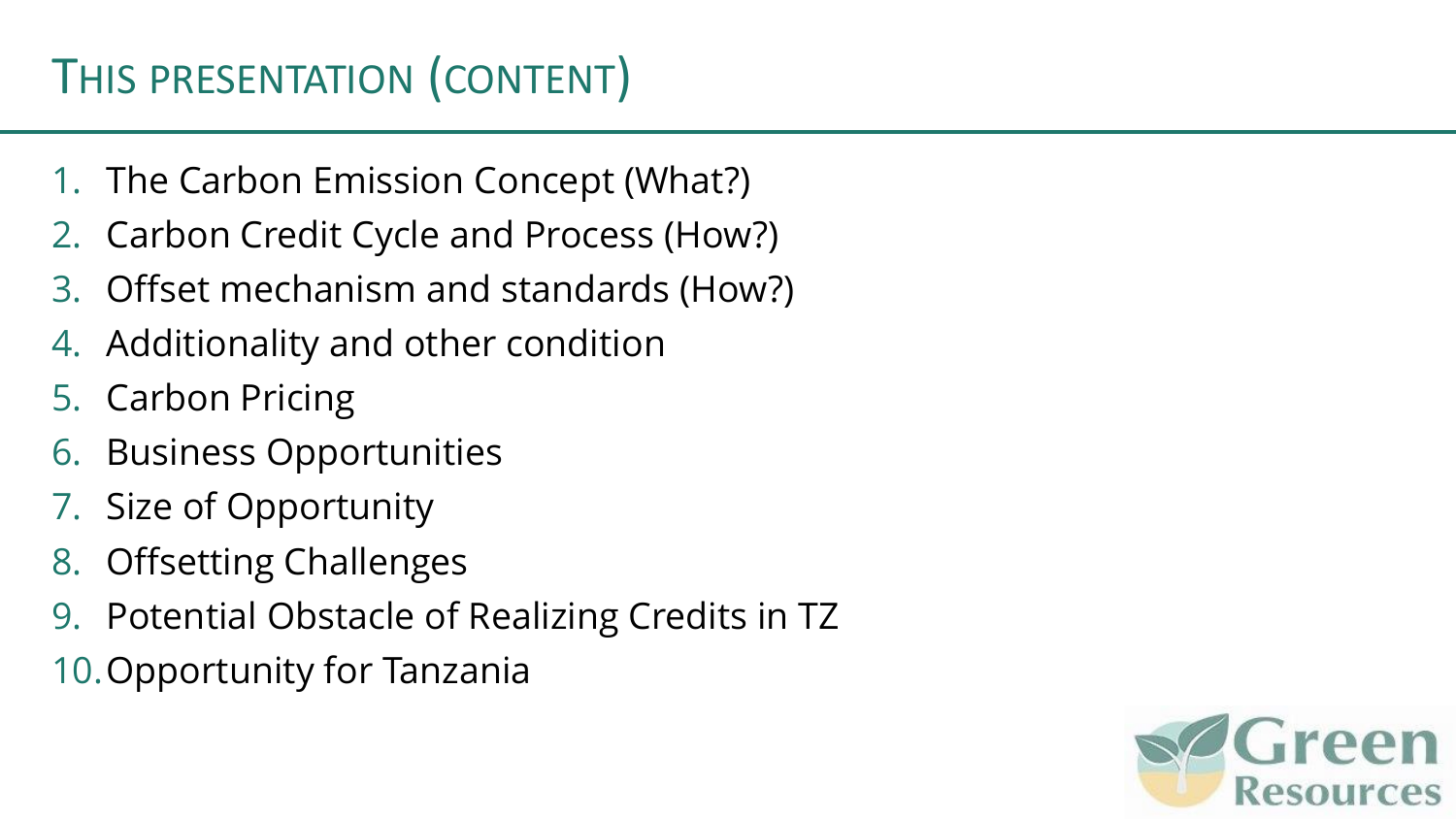### CARBON EMISSIONS TRADING – WHAT IS THIS BEAST?

#### ▪ **A carbon offset (offsetting)**

- **A** way to reduce unavoidable emissions funding emissions reductions in a different location.
- Support transition to low carbon future
- providing a source of finance for carbon reduction projects
- Achieved by purchasing and cancelling carbon credits.
- 1 Carbon Credit = removal of 1 tonne of CO2 (tCO2e) from the atmosphere
- **Carbon emissions trading i**
	- Targets **carbon dioxide emissions** (calculated in tCO2e)
	- It currently constitutes the bulk of emissions trading.
	- common method countries utilize in order to meet obligations of reducing emissions
	- A polluter purchase **the right to emit** and
	- the entity/country having fewer emissions **sells right to emit** carbon to other countries/entities
- Vital to companies and individuals unable to reduce emissions to zero
- Examples of Carbon Credits:
	- CER Certified Emission Reductions certified by the UNFCCC CDM
	- VER Verified Emission Reductions certified by the Gold Standard
	- VCU Voluntary Carbon Unit certified by Verra VCS

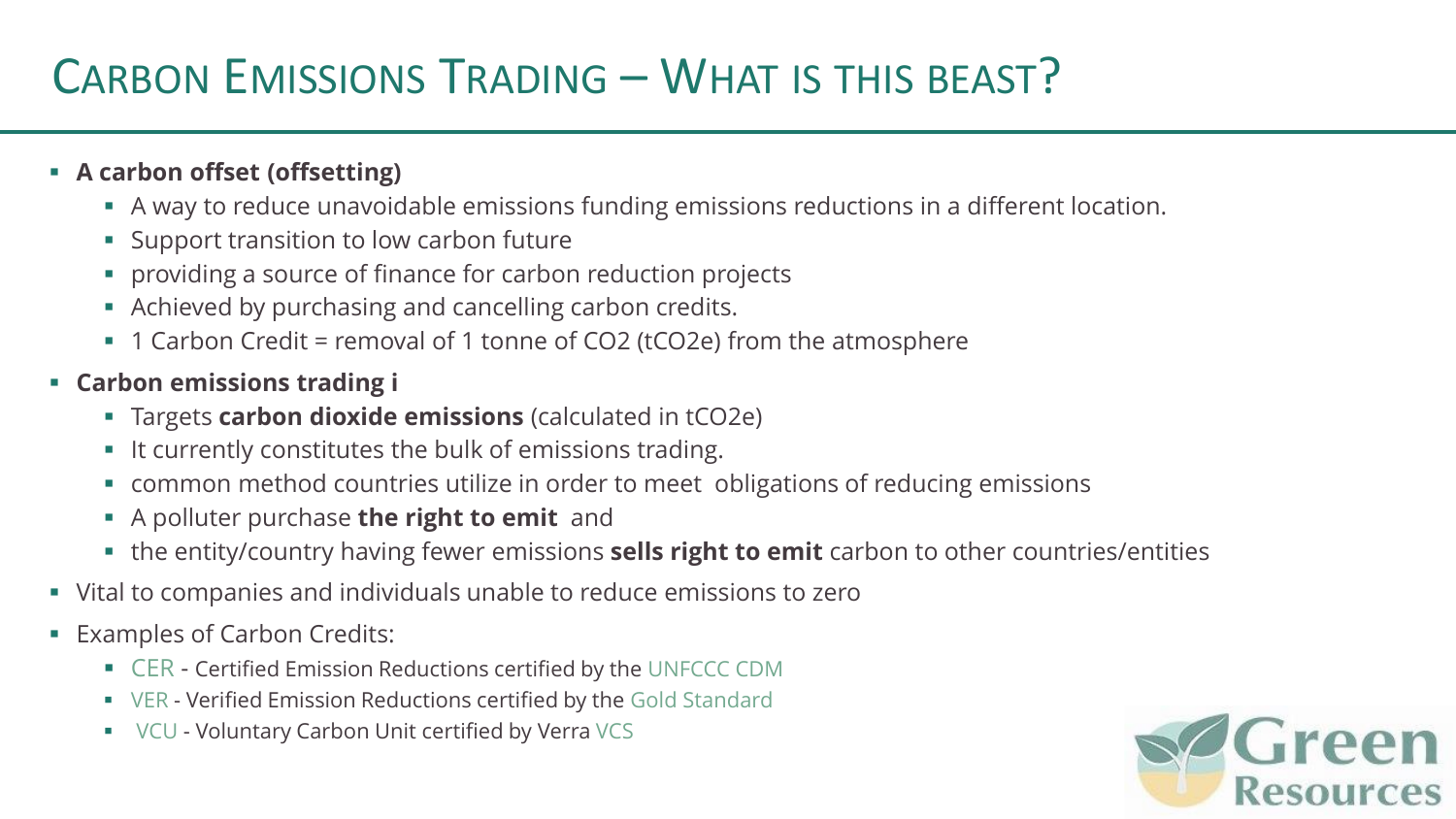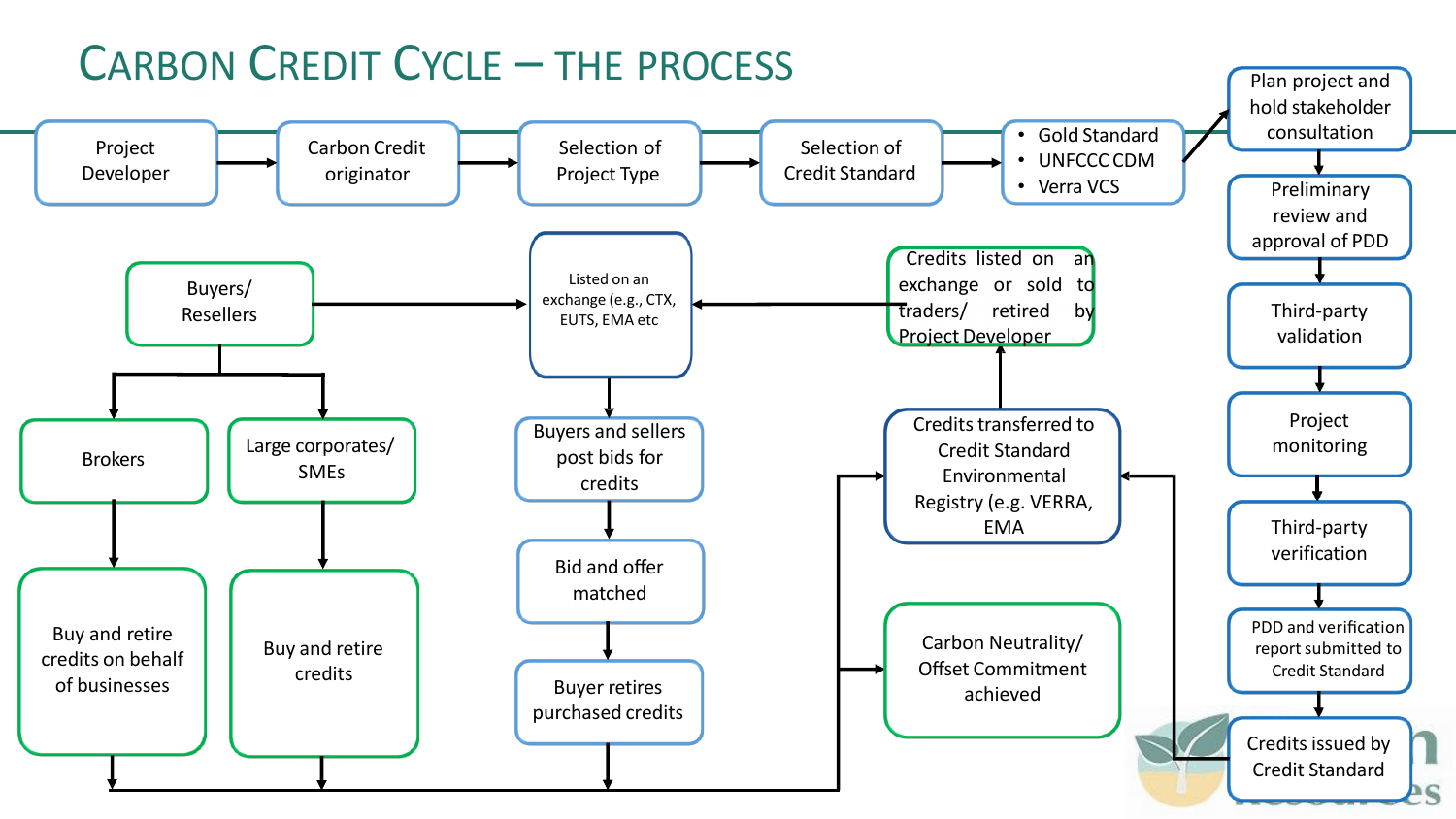# CARBON OFFSET MECHANISMS & STANDARDS

- Each project has to be approved and aligned to a particular carbon scheme and standard
- 2 types of carbon mechanisms with various standards under them,
	- Mandatory (compliance) &
	- **Voluntary programs**

#### **Compliance markets (Produces CERs)**

- Created and regulated by mandatory national, regional or international carbon reduction regimes e.g the UN Kyoto Protocol
- Aimed at 'energy intensive' emitters
- Only accepting afforestation / reforestation projects
- **ERS can be traded on voluntary market but VERs cannot be** traded on compliance market
- **EXTERNAL Highly regulated / complicated administration**
- EU ETS by far the biggest CER market but does not allow international offsets normal or  $\mathbb{R}^n$





**United Nations** Framework Convention on Climate Change

# **Gold Standard**

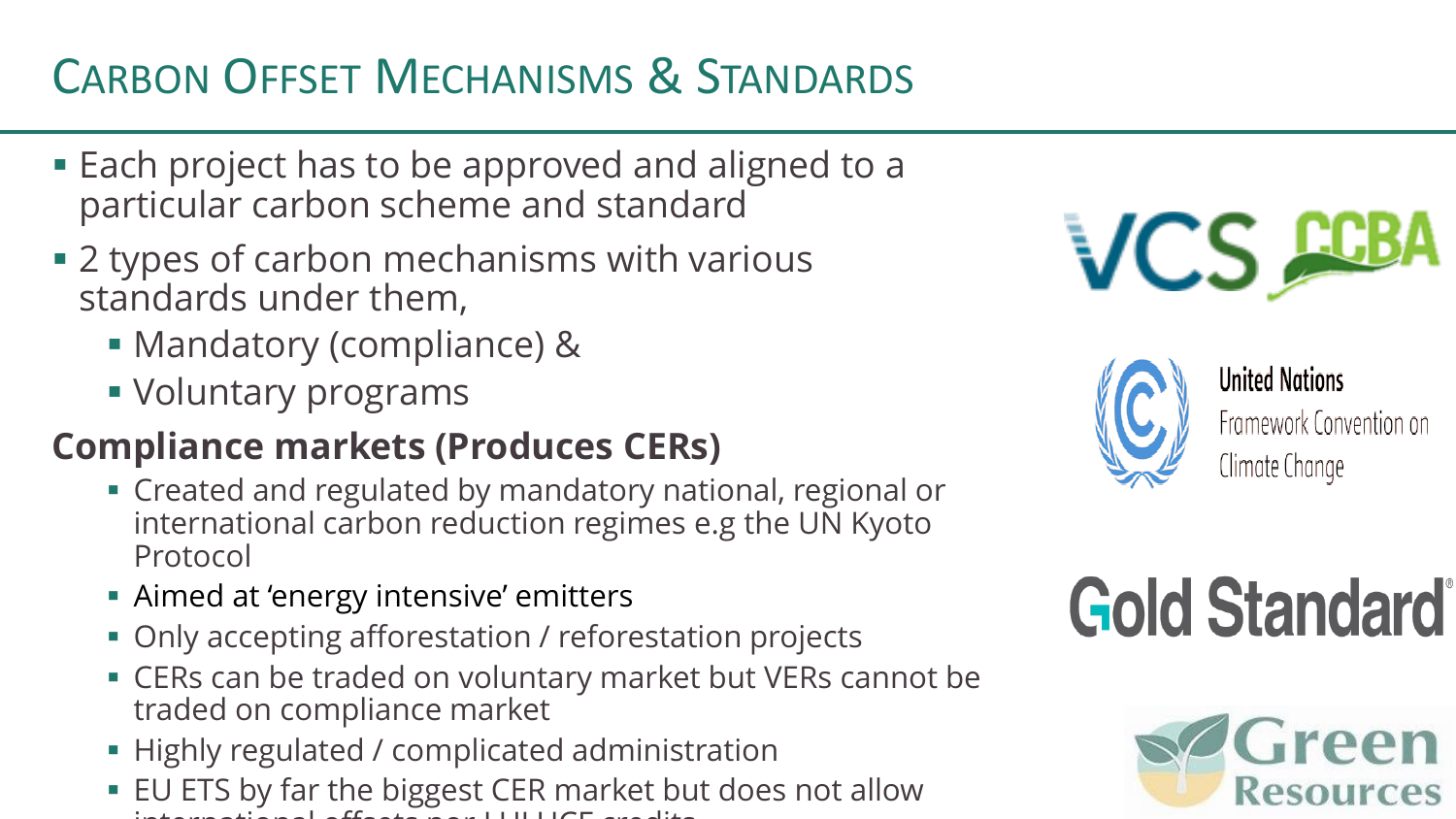# CARBON OFFSET MECHANISMS & STANDARDS

#### ▪ **Voluntary market (produces VERs)**

- **EXTERGHED Allows companies and inviduals** to purchase carbon offsets to fulfill their neutrality pledges
- **EXECT:** Several verification standards (VCS leading standard)
- **EXECT:** Lower transaction costs, allows smaller projects to enter
- Accepts all forestry carbon projects (including REDD+)
- **Positive outlook on both market size and selling price,** driven by net zero commitments
	- LULUCF and "natural climate solutions" are expected to form a bulk of demand for VERs (currently 30-50%)
	- CORSIA (compulsory for aviation industry)  $\rightarrow$  likely to increase demand post-Covid
- Vital to supplement national commitments falling short of Paris Agreement ambition

|                                                               | 20 I Y                         |                                |              |
|---------------------------------------------------------------|--------------------------------|--------------------------------|--------------|
|                                                               | <b>VOLUME</b><br>MtCO2e        | <b>AVERAGE</b><br><b>PRICE</b> | <b>VALUE</b> |
| <b>FORESTRY AND LAND USE</b>                                  | 36.7                           | \$4.3                          | \$159.1M     |
| <b>RENEWABLE ENERGY</b>                                       | 42.4                           | \$1.4                          | \$60.1M      |
| <b>WASTE DISPOSAL</b>                                         | 7.3                            | \$2.5                          | \$18.0M      |
| <b>HOUSEHOLD DEVICES</b>                                      | 6.4                            | \$3.8                          | \$24.8M      |
| <b>CHEMICAL PROCESSES/</b><br><b>INDUSTRIAL MANUFACTURING</b> | 4.1                            | \$1.9                          | \$7.7M       |
| <b>ENERGY EFFICIENCY/FUEL</b><br><b>SWITCHING</b>             | 3.1                            | \$3.9                          | \$11.9M      |
| <b>TRANSPORTATION</b>                                         | 0.4                            | \$1.7                          | \$0.7M       |
|                                                               | hat didn't provide price data. |                                |              |

 $0.010$ 

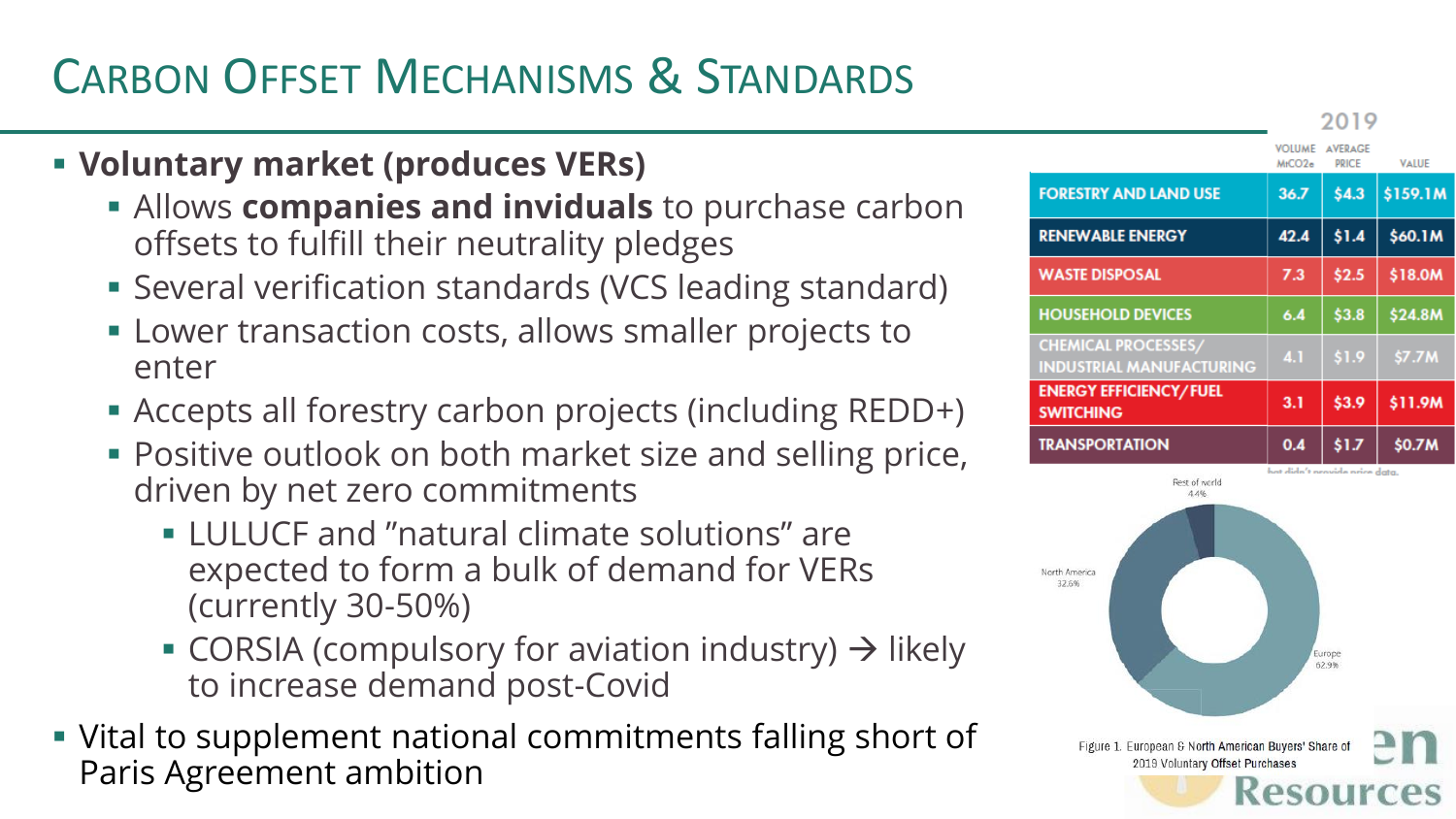### ADDITIONALITY CRITERIA

- "Additional" encompasses several criteria:
	- Not required by law.
	- **EX Could not have been built without the existence of a carbon market (revenue from credits)**.
	- **.** the technology underlying the project produces less greenhouse gas than the technology that is typically used in comparable circumstances
- How to test Additionality with critical questions:
	- **EXT Without offset revenues**, is the **return on project investment too low** for the project owner to make the investment?
	- **Without offset revenues**, does the **project owner lack access to the capital to make the investment**?
	- Are there **other barriers to implementation**—technical barriers, for example—that offset revenues can overcome?
	- **Example 1** Is the project the **first or substantially the first of its kind** in the particular market or region?

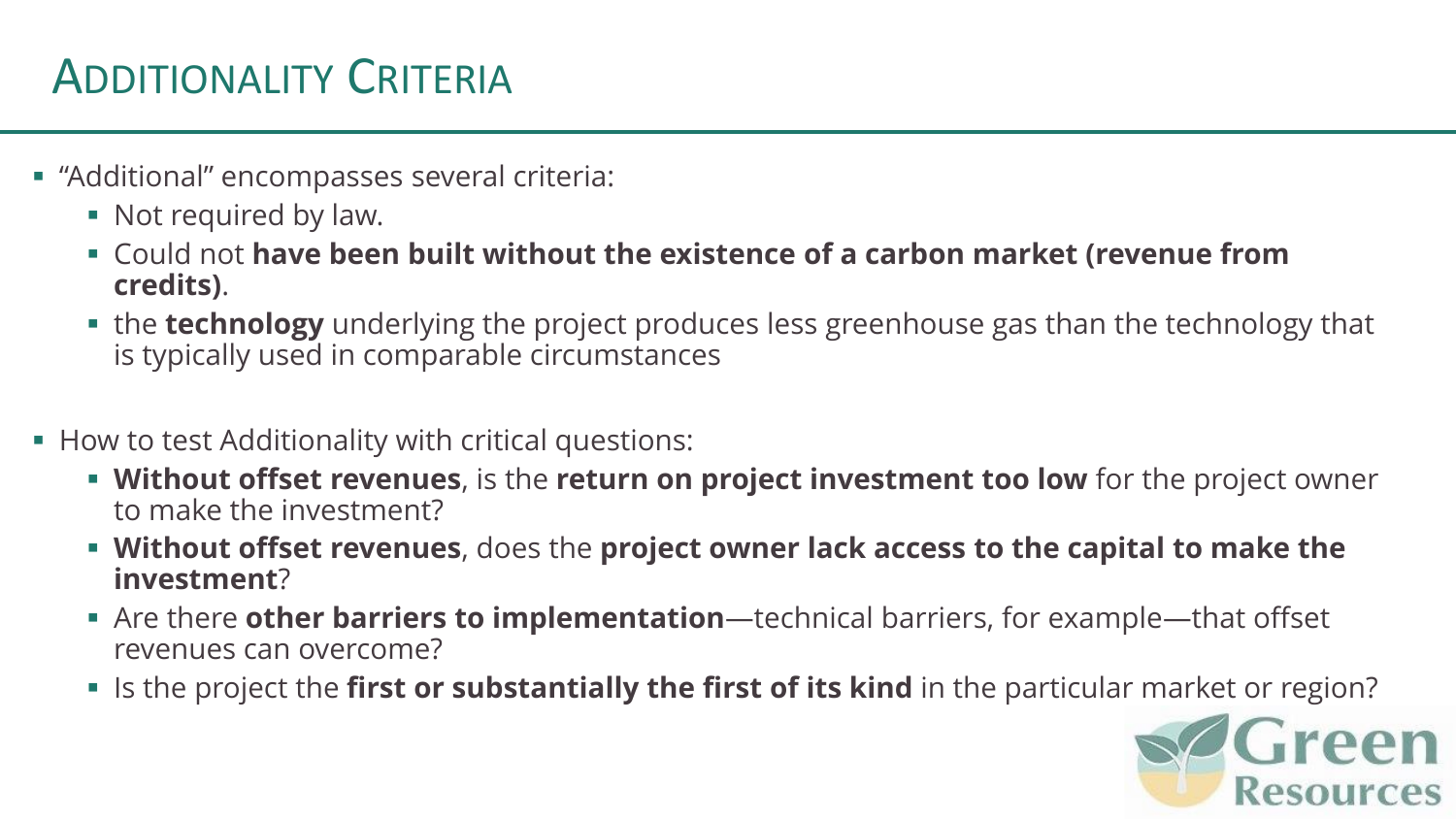### CARBON PRICING

- Pricing ranging from \$2-10/ton
- **Unregulated market and**
- pricing often confusing
- Most VERs sold via brokers (25-30% commission)
- but possibilities exist for direct transactions
- **The VCS market seems to base its pricing** on a number of factors:
	- Vintage & volumes", i.e. when was the credit generated
	- Project type/sector"
	- SDGs and social Impacts" –Secondary benefits
	- NGO criticism
	- Geographical region/country
	- Markets dynamic –supply and demand



Source: Forest Trends' Ecosystem Marketplace.



#### Figure 6. Top 10 Project Types by Volume Voluntary Carbon Credits, 2019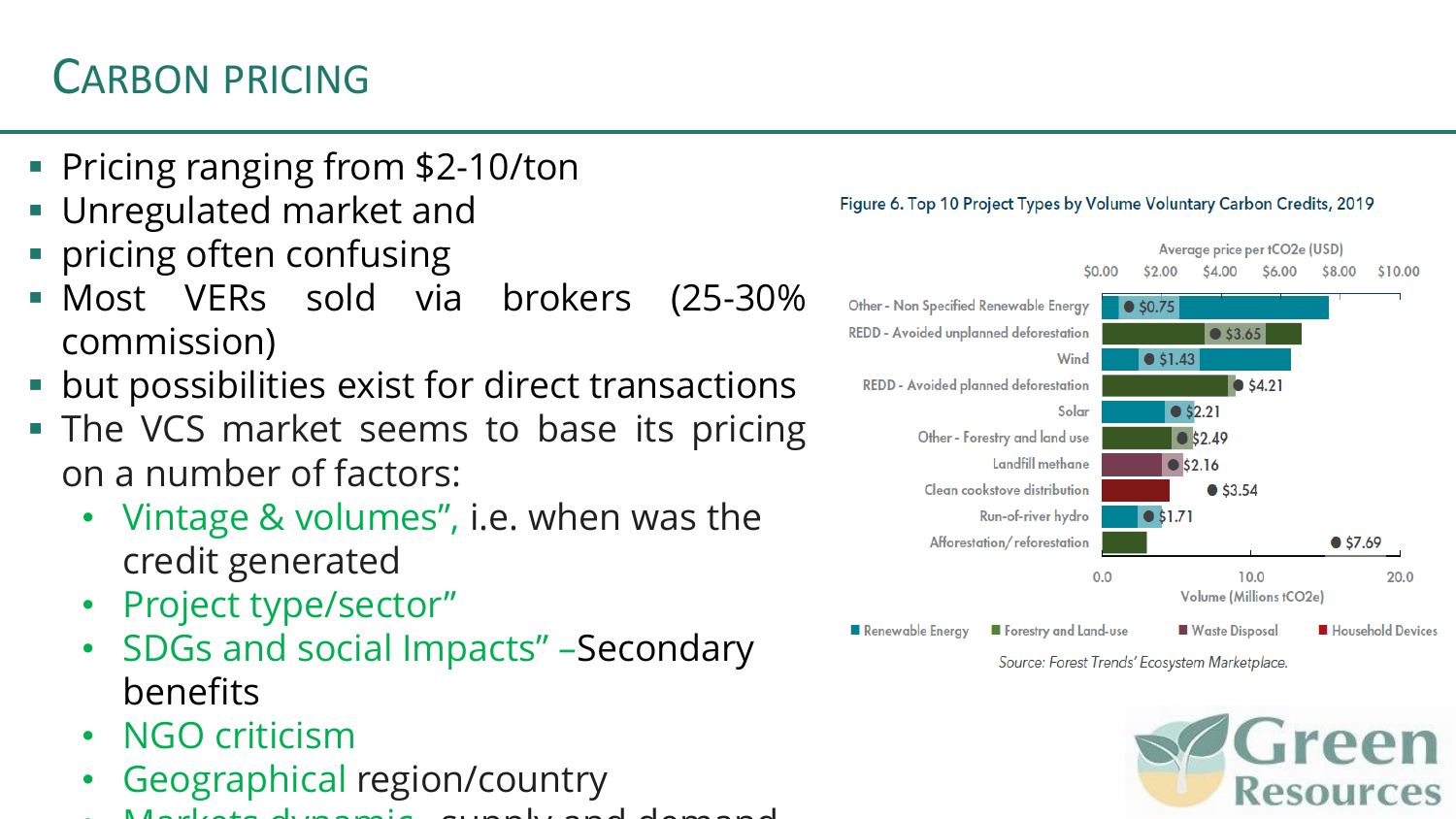#### BUSINESS OPPORTUNITIES

- Market liberalisation in international carbon trading
- **.** Increasing global demand & Higher demand in A/R project
- 42% of credit market is forestry (World Bank, State and Trends of Carbon Pricing 2020)
- **Example 2 r** Increased commitments to finance low-carbon development projects
- **UN 2019: "130 Banks with \$47 trillion in assets** commit to Responsible Investment Principles including ESG's"
- 20% of the world's largest 2000 publicly traded companies have set net-zero commitments
- Voluntary offsets need to grow 15-fold by 2030 in order to meet demand
- **Dalberg estimates that Tanzania has a potential to** supply 10 million tCO2e annually worth TSh 120bn or



Jeff Bezos promises R30 billion to fix Africa's... The Amazon-funded philanthropist wants to help reforestation in Africa - and to transform agriculture. www.businessinsider.co.za



Investors tell Big-4 auditors they risk AGM re... Major investors have warned the world's top four audit firms they will vote to stop the firms working... www.reuters.com **RESULICES**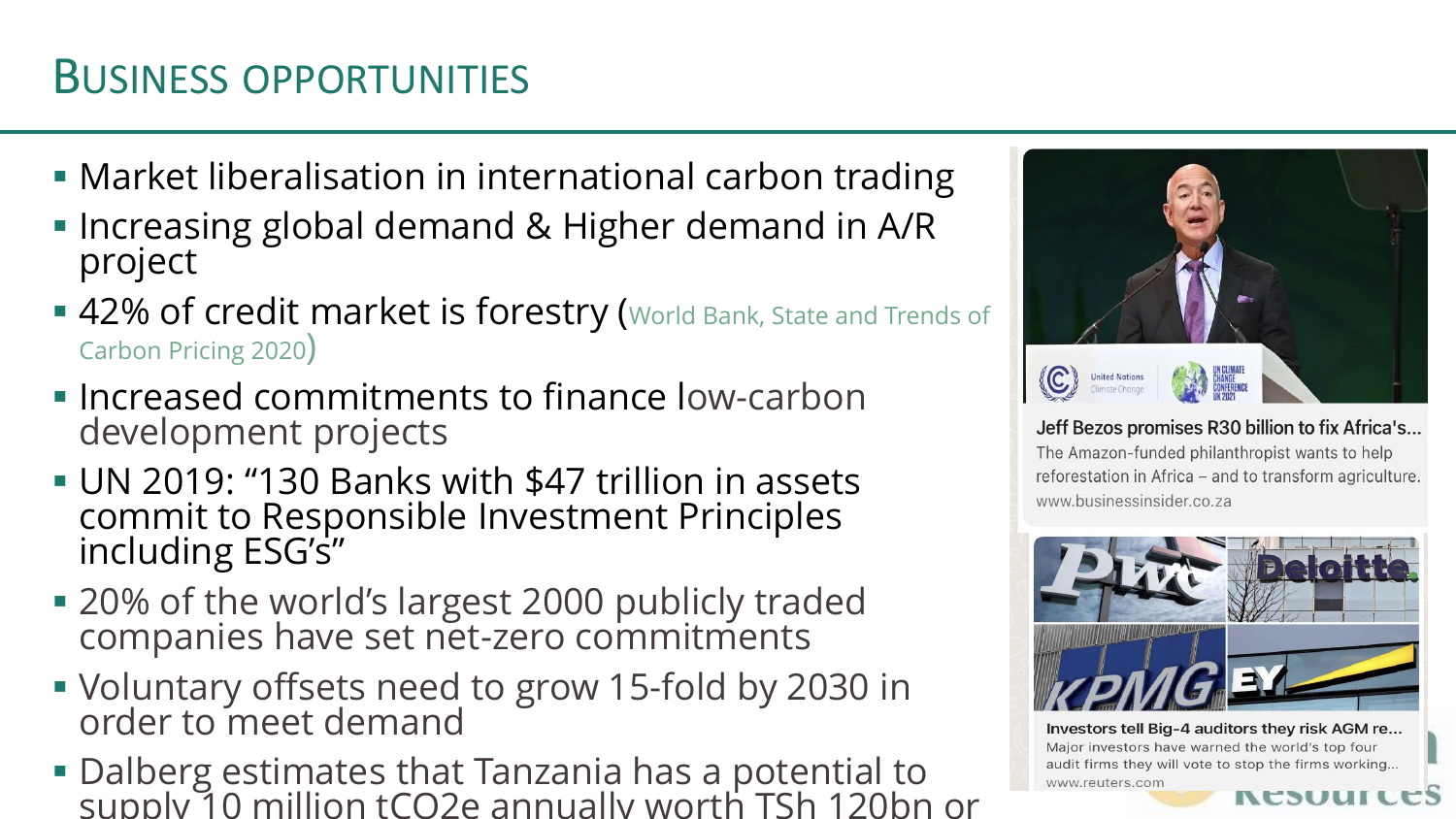- Voluntary market highly fragmented (traders, agents, price flactuations)
- **Time consuming to obtain project, volume and pricing information**
- High costs of carbon assessments and verification (+/- USD 100,000)
- Low experience/inadequate experts carbon accounting methodologies
- **ESG Compliance**
- NGO criticism on exotic monoculture plantations (A/R)

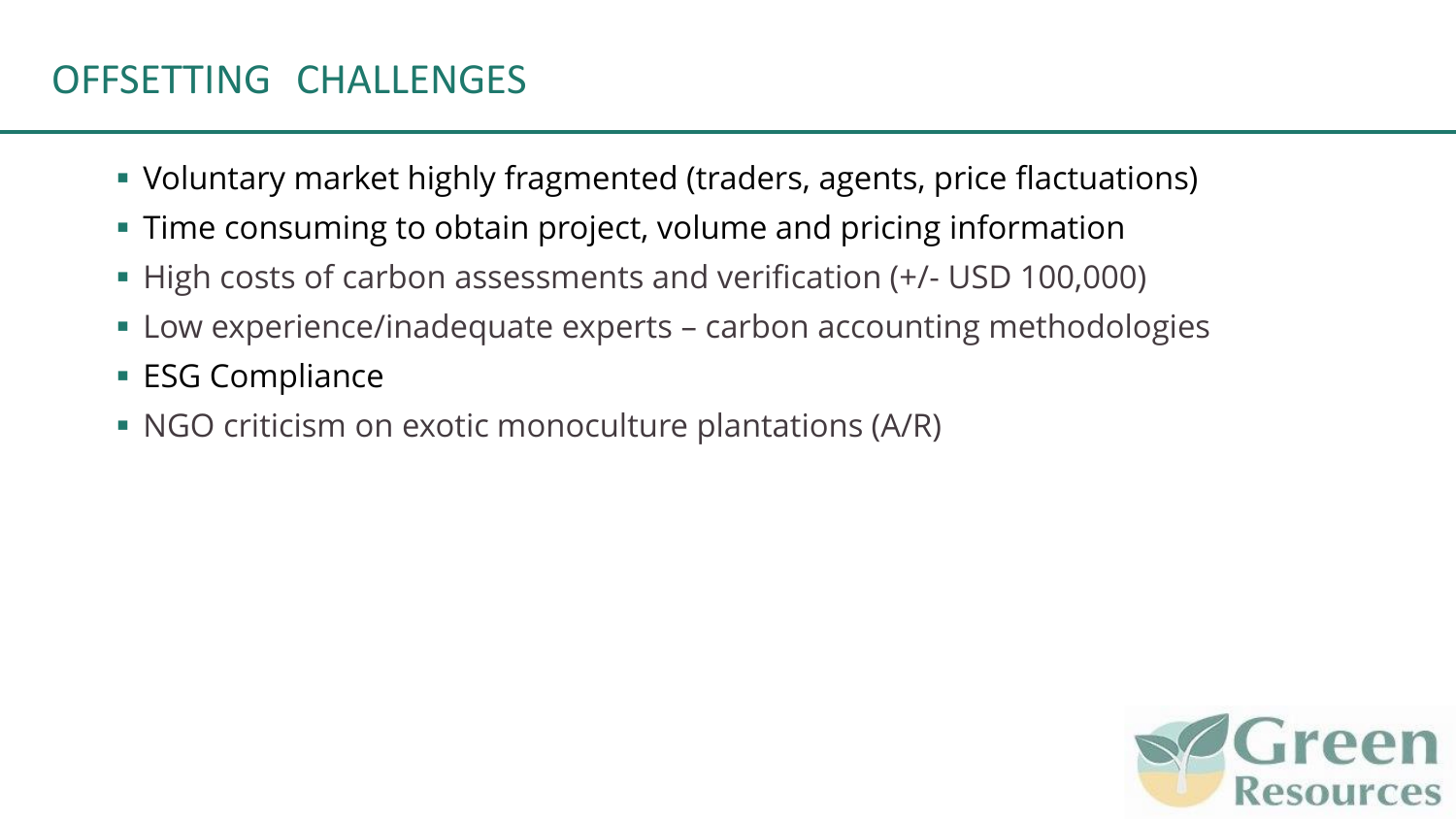- **Community revenue sharing inaccurately treated as profit** sharing by TRA instead of operating expenditure
- **ELegal uncertainty: Legally define VERs as service and VERs** transaction as the supply of an exported service in VAT policy
- **E.** Low developers margins: Developers and investors cannot afford VAT on domestic VERs – need to considered it as zerorated supplied services in Tax Act
- **Any additional tax charges will disincentivized developers** and investors